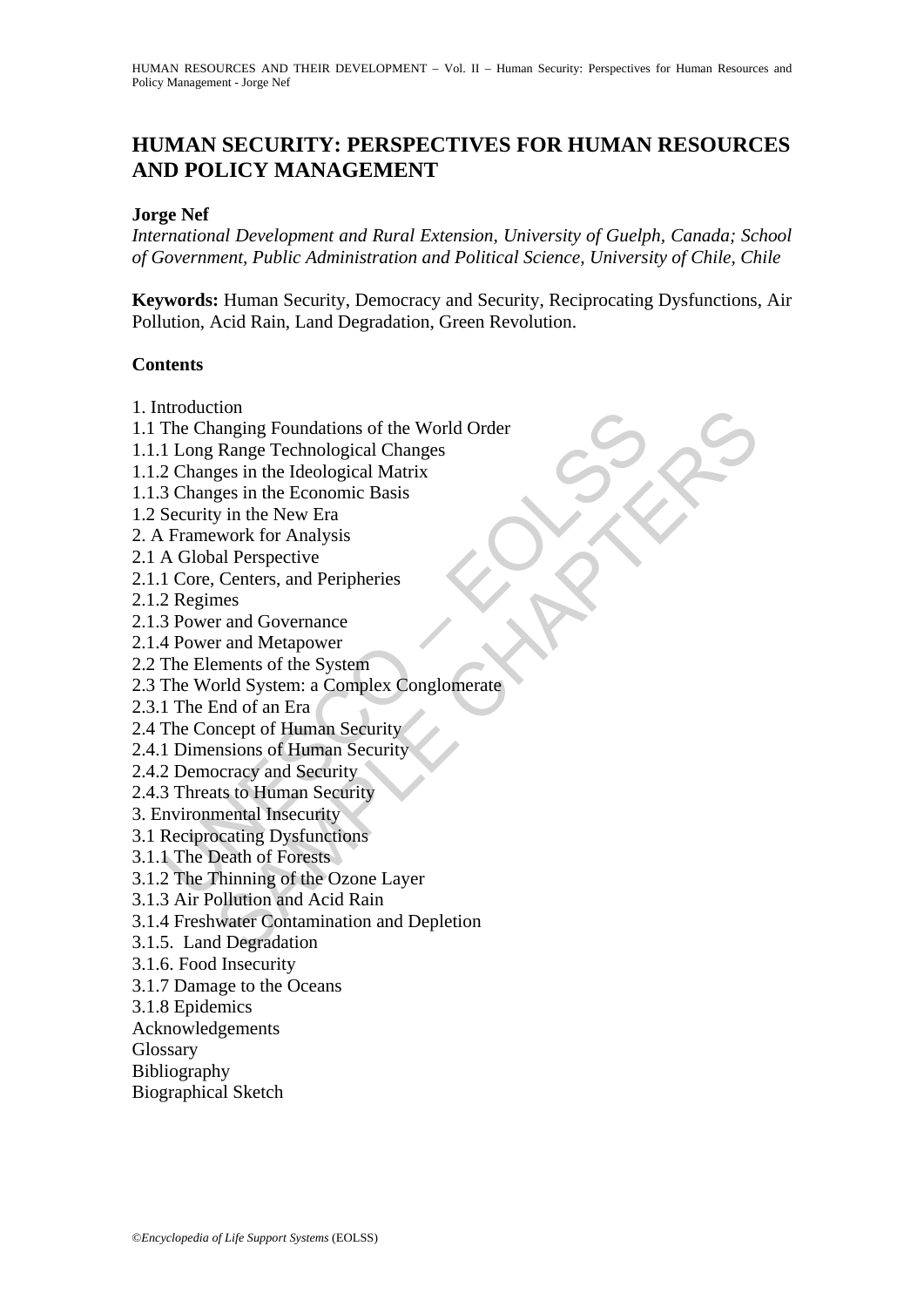## **Summary**

Since the end of the Second World War, security and development have been dominant issues in the world system. They are also interrelated, with multidimensional flows and feedbacks. Yet social systems, unlike their natural and mechanical analogues, are not inherently self-correcting. Rather, self-correction is a function of awareness, learning, perception, and will, not built-in automatically. The cultural "software" of any form of association contains the seeds of grater instability, but also offers opportunities for innovative thinking and problem-solving.

Between 1945 and 1989, global interactions were dominated by East–West (i.e. bipolar) security concerns. Fear of the "other side" provided the context for the convergence of doctrines of military security, with their corollaries of internal and external "enemies." North–South interactions were predominantly characterized by Western scholars in developmental terms, the latter frequently masking the softer side of civic action and counterinsurgency. With the end of the Cold War, security and development issues cannot be viewed from this zero-sum perspective. Instead, security and development must be perceived as encompassing much more than military issues and economic growth, with "trickle down" to prevent revolutions. A negative-score game perspective, where there are possibilities of winning together, or losing together has to be incorporated in the new security equation.

th-South interactions were predominantly characterized by W<br>elopmental terms, the latter frequently masking the softer side of<br>the interinsurgency. With the end of the Cold War, security and d<br>or be viewed from this zero-s th interactions were predominantly characterized by Western scholar<br>thal terms, the latter frequently masking the softer side of civic action<br>trail terms, the latter frequently masking the softer side of civic action<br>viewe Human security is based on the probability of "risk reduction": the abatement of insecurity. It emphasizes the prevention of its causes, rather than the measures for the containment of its symptoms. The insecurity we are concerned with is that experienced by the bulk of the population, especially by those sectors subject to greater quantitative and qualitative vulnerability and exposure. Risk-reduction in the global system, other things remaining constant, depends on achievement of security at the lower and more exposed levels: any system being only as strong as its weakest link, which makes all its components mutually vulnerable. A secure and sustainable community means the existence of a political system capable of managing, and solving, socioeconomic and environmental problems by relatively consensual adjustments. Its central ethical principles are respect for life and the recognition of mutual vulnerability and human dignity as foundations for social action.

Human security implies, at a minimum, a number of interwoven dimensions (subsystems or regimes) of human dignity. The latter are broadly synonymous with human rights, encompassing the ecosystem, the economy, the society, the polity and the culture. The concrete interplay among and between these subsystems and regimes (and their linkages) defines the nature of systemic entropy, or homeostasis, at any given point in time and at any level, whether global, regional, national, local, or household.

All these individual and collective dimensions of security are equally central to the realization of human dignity, but the political dimension holds the key to safeguarding the physical–environmental, economic, social, and cultural "rights." Politics constitutes the organizing principle of a community's life; without it, the realization of other "securities" would be impossible. The ability of a polity to overcome crisis and provide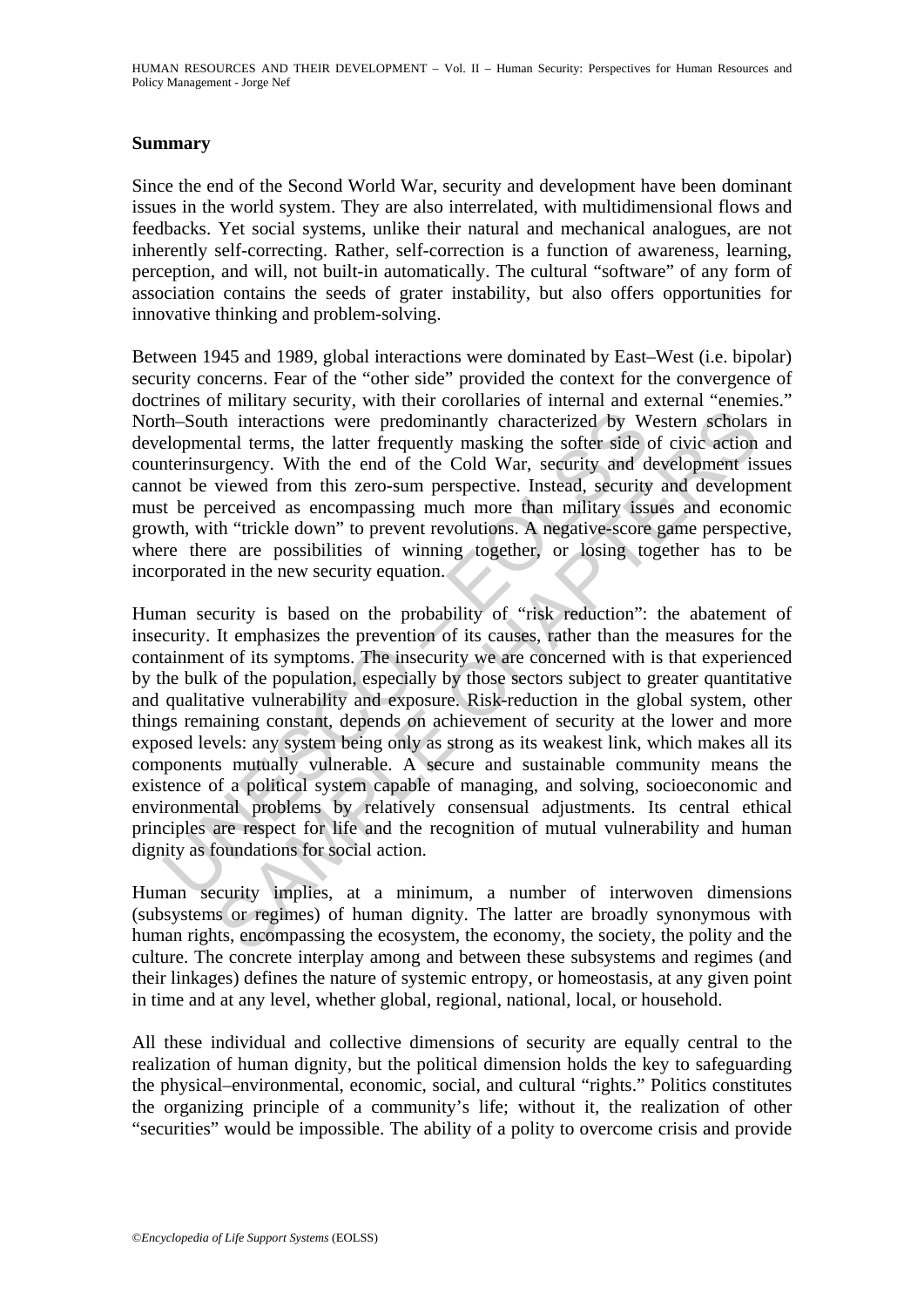security for its members depends, more than in its resource base and autonomy, on that polity's learned capacity for conflict-management, or governance.

Security threats emerge as a direct consequence of dysfunctional regimes in their multiple and overlapping systemic dimensions. The reproduction and expansion of mutual vulnerabilities and insecurities both at the micro and macro levels expresses itself through closely interconnected thrusts: environmental, economic, social, political, and cultural. The same is the case with its opposite: security. Mutual vulnerability is constituted by multiple dysfunctions that are sequentially and structurally linked in vicious cycles of multiple causality.

## **1. Introduction**

many casual and conventional observers, the post-1989 world e<br>ent few security threats. The East-West conflict and the Cold<br>uring not only a significant reduction of the nuclear threat, bu<br>al victory of political and econo casual and conventional observers, the post-1989 world order may see<br>or w security threats. The East-West conflict and the Cold War have en<br>ot only a significant reduction of the nuclear threat, but also an appo<br>pory of po For many casual and conventional observers, the post-1989 world order may seem to present few security threats. The East-West conflict and the Cold War have ended, auguring not only a significant reduction of the nuclear threat, but also an apparent global victory of political and economic liberalism. Without a bipolar conflict, the plight of the underdeveloped nations, articulated in the Non-aligned Movement, the United Nations Conference on Trade and Development (UNCTAD) and the South Commission, have also vanished as a source of nuisance for the West. Furthermore, the crippling debt-burden finally brought most of these countries to accept the conditionalities imposed by the international financial community. And in the absence of international socialism to assist local revolutionary movements, 1970s-style insurgency looks rather unlikely.

Major "hot spots" have cooled off: in Central America, the Middle East, Southeast Asia and in Southern and Northeast Africa. Germany has been unified. For the first time since the end of the Second World War, it is possible to conceive a reduction in military expenditures, a slowing-down of refugee-flows and a downturn in transnational terrorism. For the remaining superpower and its more developed allies, demobilization, in theory at least, means the possibility of a "peace dividend." In addition, Western cooperation under US hegemony, as in the Gulf War and the "peace-making" operation in Somalia, has brought decisive, yet generally unfocused, intervention to enforce a kind of "international law." Some, in an optimistic and a critical vein have asserted that life for the majority of the world's citizens is getting steadily better in almost every category (Gee 1994).

However, there is another more somber side of the picture. As Pierre Sané, Amnesty International's Secretary General stated in his 1993 address on Human Rights Day, the world was far from accountable democracies, prosperity and cooperation. Quite to the contrary, he noted the persistence of civil wars and governments resorting to the old methods of repression; even more people plunged into poverty, sickness and despair; and a world community floundering in the face of human-rights disasters.

The disintegration of Eastern Europe has meant the unleashing of underlying vicious social, political and ethnic tensions, the symptoms of which are persistent civil strife, failed states, military intervention and border disputes. Conflict has also spread throughout central Africa, with the flaring up of deeply seated genocidal confrontations.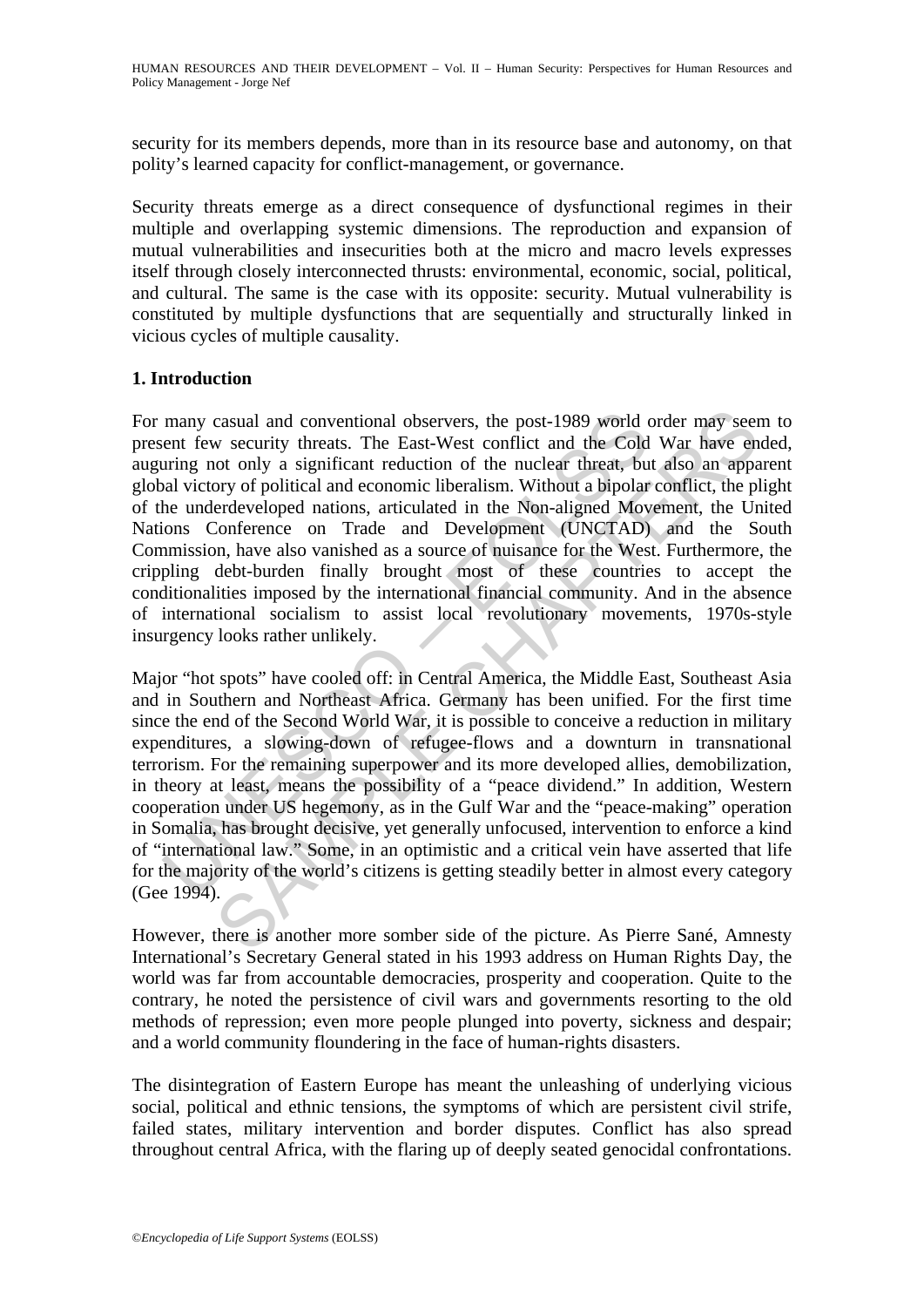Likewise, the negotiated dismantling of South Africa's apartheid system and the implementation of a Palestinian-Israeli accord have been accomplished in the midst of persistent violence. Bloody ethnic conflicts go on unabated in South Asia, with prospects of national disintegration. The Kurdish question is becoming an explosive issue, with ramifications well beyond the Middle East. With constant turmoil, refugeeproducing zones have just been replaced by new and more active ones. Robert Kaplan's apocalyptic 1993 article in the Atlantic Monthly summarized Western paranoia about the "revenge of the poor." In his "premonition of the future" he envisions the threat of global demographic, environmental, and societal calamity, in which criminal anarchy becomes the real strategic danger.

Less apocalyptic, but equally concerning observations come from those who warn about the lack, in the current world system of governance, of a codified approach to clarify and act on regional and universal crises when governments fail. Response mechanisms have not been developed to mobilize early and equitable external responses before events spin out of control. This is particularly dramatic because the potential threat posed by numerous such disasters in the near future seems clear, and the world community is inadequately prepared to confront them (Winter 1992).

act on regional and universal crises when governments fail. Res<br>a not been developed to mobilize early and equitable external<br>ats spin out of control. This is particularly dramatic because t<br>d by nunerous such disasters in regional and universal crises when governments fail. Response mechaninees regional and universal crises when governments fail. Response mechanine out of control. This is particularly dramatic because the potential theorem. There is an urgent need to develop analytical frameworks to understand this seemingly random, turbulent and chaotic period, and the emerging global configurations. There is also a need to construct operational criteria and mechanisms for conflict-management, based on that understanding. The many conceptual and ideological structures which we took for granted and gave us a grasp of "reality" have crumbled: the Cold War, "reallyexisting socialism," the nation-state, the "Three Worlds of Development" and the myth of progress. Some observers have gone as far as to make this turbulence synonymous with the "end of history." Yet history is still unfolding. All that has collapsed is the persistency of old dogmas and the particular visions associated with them. The way we saw the world is no longer the way it is. Much of the assumptive scaffolding underpinning development studies, international relations and security studies, all fields of research which emerged in the context of the Cold War, has lost consistency.

At the level of hegemonic ideas and discourse, the crisis is one of imagination; as if our capacity to make sense had vanished. Perhaps reality changes so rapidly that only ex*post-facto* rationalizations are possible, thus signaling the end of utopias and ideologies. Or perhaps, the opposite is the case and we are moving into a new and post-modern age of ideology. Though this crisis of paradigms has had a fundamental impact on academia, it appears that scholars have been slow in reacting to global transformations and in filling the intellectual void and have tended to reproduce old schemes with new labels. For instance, Samuel Huntington's 1993 article intended to explain the conflict between the West and "the rest" under the mantle of a construed "Clash of Civilizations." For him, the fundamental source of conflict in this new world, more than ideological or economic, will be cultural. In his own words: "the fault lines between civilizations will be the battlelines of the future."

This "neo-realism" may show a remarkable misunderstanding of history and culture. It may also be inadequate to account for the complex, nuanced and dynamic nature of our age of extremes, while perpetuating the cult of war and Western superiority. However, it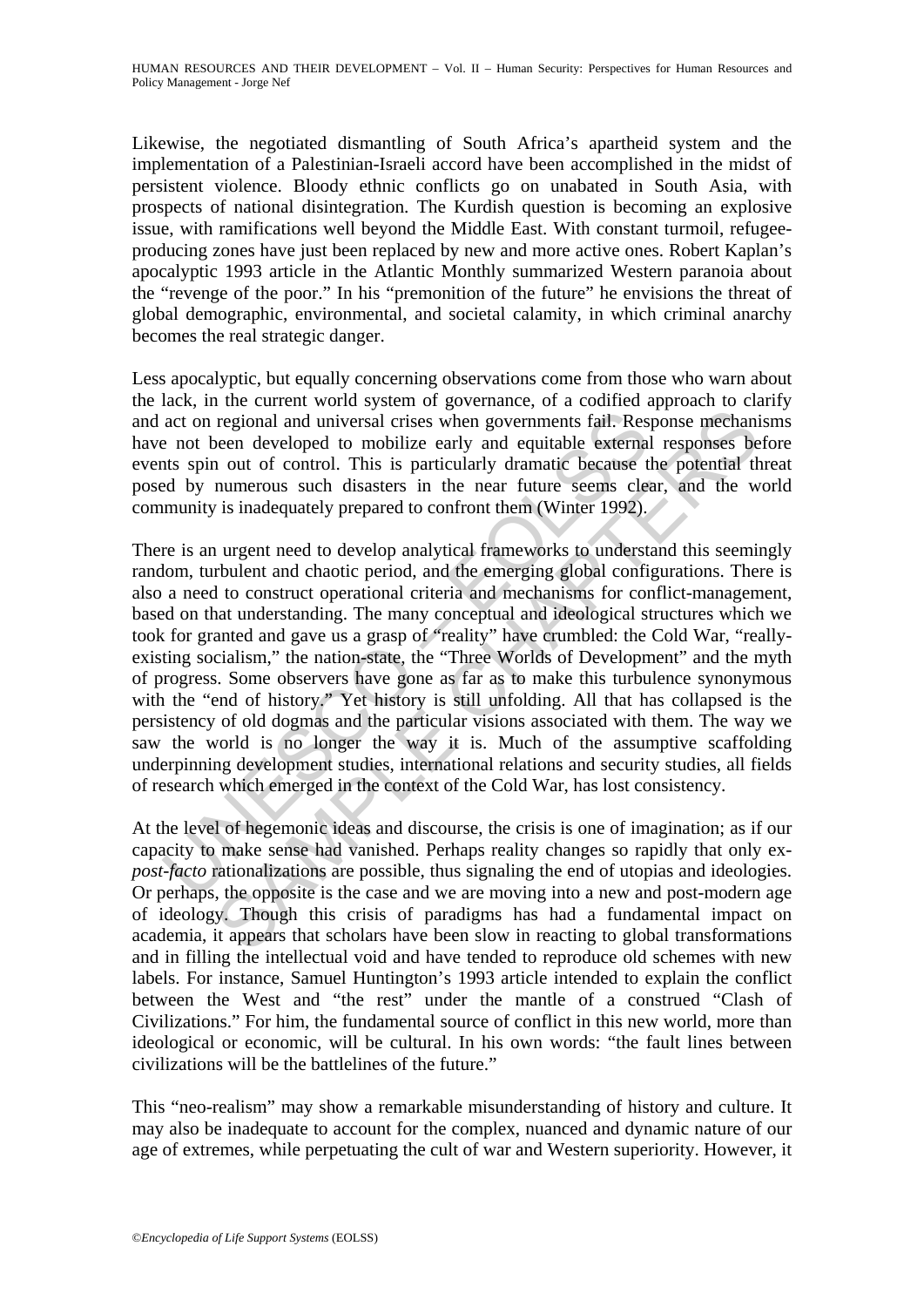has become an appealing paradigm among policymaking circles in the West. Our inability to structure theories able to explain and understand the present crises as part of a global system and process and not as mere "freaks" or abnormalities is precisely at the core of the crisis of paradigms. Nevertheless, irrespective of the present confusion in the conceptual compasses, and the absence of analytical and predictive instruments, decision makers still have to respond to events, make day-to-day choices and formulate polices in an increasingly chaotic environment. So do ordinary citizens who have to cope with the effects of these policies.

## **1.1 The Changing Foundations of the World Order**

umstances. The first set of factors is the broader and long-ranging<br>of pervasive technology (Nef *et al.* 1989). In this case, we a<br>tiple and profound innovations in know-how which have occurre<br>Second World War. The second ces. The first set of factors is the broader and long-ranging innovations of vasive technology (Nef *et al.* 1989). In this case, we are referring to provide the energy of  $\mathbb{R}^2$  and  $\mathbb{R}^2$  and  $\mathbb{R}^2$  and  $\mathbb$ The momentous transformations of the world system affecting both its over-all structure (polarity) and those of its constituting regimes are rooted in three groups of changing circumstances. The first set of factors is the broader and long-ranging innovations of our age of pervasive technology (Nef *et al*. 1989). In this case, we are referring to the multiple and profound innovations in know-how which have occurred since the end of the Second World War. The second set of factors is the alterations in the ideologicalpolitical matrix which define the cultural polarities in the system. Specifically we are referring here to the sharp divide between "really-existing socialism" and liberal capitalism which characterized the Cold War, followed by the sudden deflation of one of these ideologies in the late 1980s, and the hegemonic role played by neo-liberalism. The third, and perhaps most important set of circumstances are those related to alterations in the economic fabric of the world order. This is the transition of world economics from international trade and finance (interactions among nations) into a global political economy of transnational relations.

## **1.1.1 Long Range Technological Changes**

In the last 50 years, the development of technology has been exponential and has affected the nature of the world order in two ways. One is the impact of technological innovation on the instruments of war, both hard and soft. The nature and pace of technological innovation since Hiroshima set the parameters of an escalating arms race between those capable of harnessing the nuclear "genie." An astronomically expensive search for military superiority between the superpowers ensued. The stretching of natural, economic, social, fiscal and technological resources to their limits in the pursuit of security by supremacy (a "first" and "second-strike" capability) had long and broadranging implications. The former Soviet Union was the most catastrophically affected; but the US too experienced the ill-effects of over-readiness. From a broader perspective, the profoundly destructive consequences of the Cold War were experienced by the entire planet.

The other global effect of technology involved dramatic improvement in the speed and reach of communications and transportation. Information, finance, goods and people have become more mobile than in any previous period of human history. These developments shrunk the limits of time and space. What once was "politics among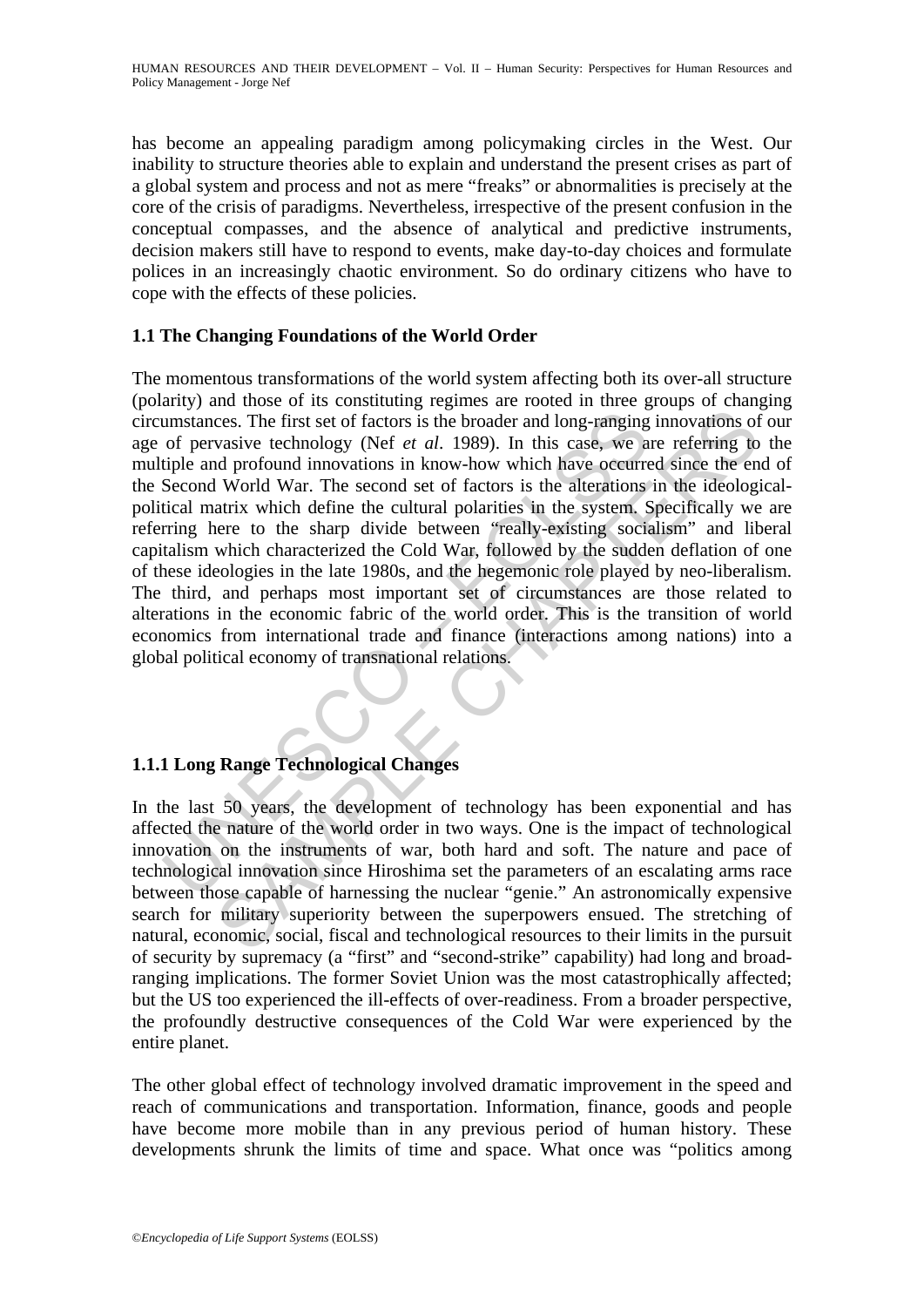nations" progressively and unavoidably became global politics. In this context, domestic concerns have become so intertwined with "external" factors as to make the distinction between the national and the global merely semantical.

In the 1950s, John Herz suggested that technology had undermined the territorial function of the nation state. Nuclear stalemate among the superpowers, and the subsequent possibility of a ladder of escalation, even under assumptions of "flexible response," made conventional military instruments less effective for conflictmanagement. Stanley Hoffman put it succinctly: power had never before been so great, but also never so useless. Instead, non-conventional, yet non-nuclear types of warfare (terrorism, clandestine and low intensity operations) as well as economic instruments (e.g. embargoes, concessions, and conditionalities) became more central. The strategic importance of weapons of mass destruction, especially nuclear warheads and long range delivery systems, has radically diminished since 1989. Nuclear deterrence theory, strategic thinking re: Herman Kahn and what John Kenneth Galbraith called the influence of "nuclear theologians", have become irrelevant. Likewise, the kind of Cold-War "realism" that permeated much of the international relations and security studies literature for four decades has been rendered meaningless.

very systems, has radically diminished since 1989. Nuclear<br>legic thinking re: Herman Kahn and what John Kenneth Ga<br>ence of "nuclear theologians", have become irrelevant. Likewise<br>"realism" that permeated much of the intern systems, has radically diminished since 1989. Nuclear deterrence the inhibiting re: Herman Kahn and what John Kenneth Galbraith called "nuclear theologians", have become irrelevent. Likewise, the kind of C mulcear theologi With the disappearance of one of the superpowers, conventional wars do not seem to pose the same risk nowadays, of escalating into an all-out nuclear confrontation. However, this perception may be deceiving. The emergence of "Other World" powers, as exemplified by the Indian and Pakistani nuclear "muscle-flexing" in 1998, is a reality. In addition, the development of a new generation of high-tech tactical weapons, including non-lethal devices, has made small-scale wars once again "thinkable" options. The pre-nuclear solution of quantitative continuity between tactical and strategic instruments, as well as between those of deterrence, defense, compellance and offense has been re-established, albeit in a more fluid and less predictable context. This delinking in the ladder of escalation, combined with the end of rigid bipolarism effectively reduced the patron-client, superpower control over theatre conflicts. Under these circumstances, a resurgence of small and medium-sized conflagrations and a tendency to regional polycentrism could be expected. Yet, the long-range effects of technological permeability on the territoriality of nation-states, and on the very idea of sovereignty, are bound to remain. A return to an overall pre-Second World War type of multipolarity is unlikely.

## **1.1.2 Changes in the Ideological Matrix**

Perhaps more important than the technological changes mentioned above, have been transformations of the ideological parameters since the end of the Second World War. The period between 1945 and 1989 was defined by a clash of two cultures: liberal capitalism and state socialism. The semantics of this binary worldview included terms such as the Cold War, the Iron Curtain, or the Free World, which conveyed an inescapable logic: alignment as either friend or foe. Its corollary was a rigid and selfserving ideological bipolarism between two incompatible camps.

Culturally, the East-West conflict permeated national boundaries. The emergence of "Other World" nationalism expressed in Bandung in 1955 was a reaction against this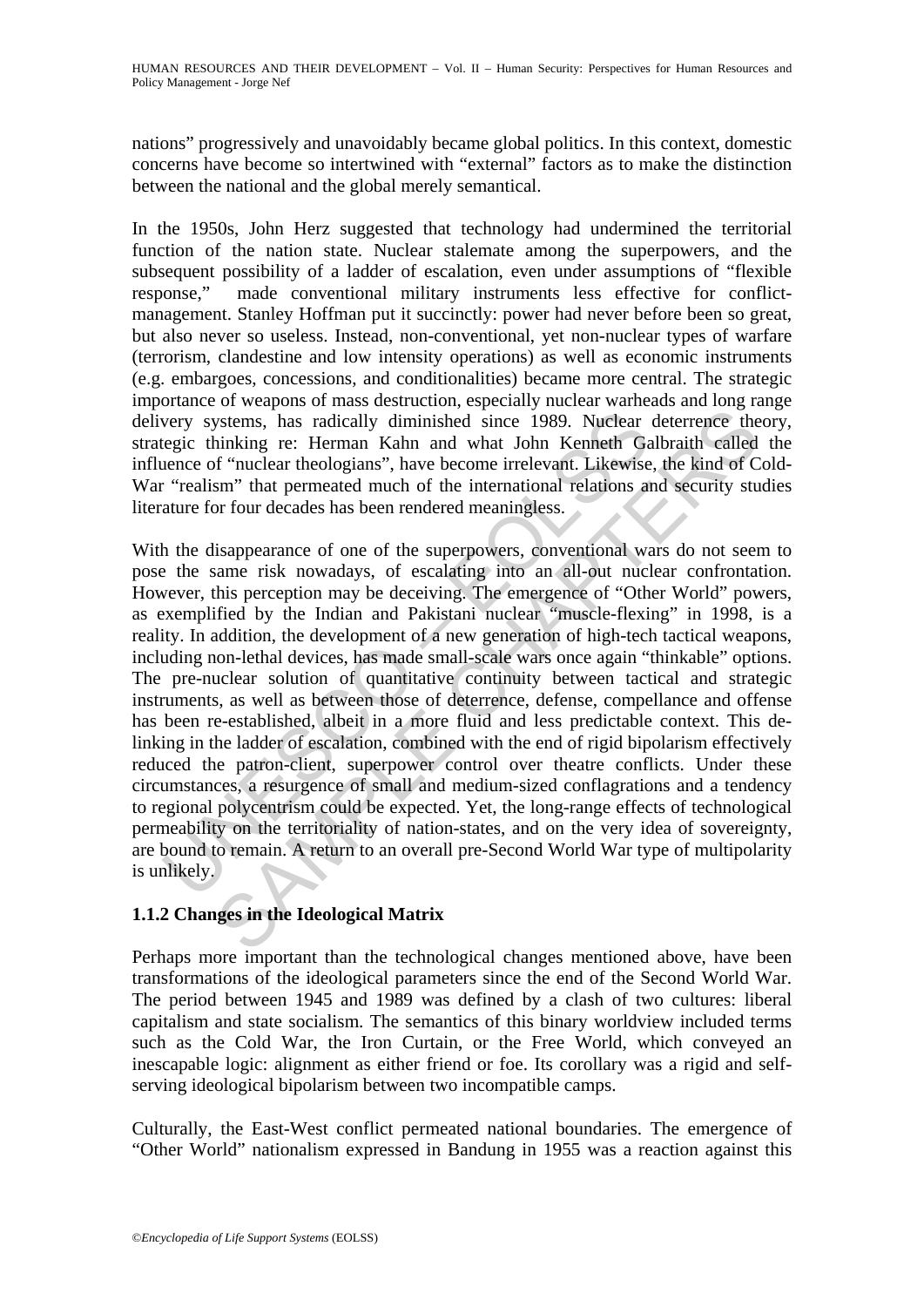sharp ideological schism. Yet, non-alignment and the attempts to separate North-South issues from East-West confrontations, paradoxically increased a proclivity for clientelism, entangled alliances and ultimately facilitated the transnationalization of peripheral states. Foreign aid, the international transfer of technology, manpower training and the all-pervasive presence of military assistance during the Cold War increased reliance on external constituencies. Peripheral elites were integrated into a global structure by means of manifold linkages of complex dependency. This patronclient structure was developed by both power blocs, creating long-lasting conditions of structural dependency. External constituencies became and remain an intrinsic part of the political alliances partaking in the domestic public policy process. Besides the aforementioned transnationalization, based on essentially bilateral arrangements, there have been multilateral forms of transnationalization which are now entrenched. These result from the development and expansion of International Law and organizations. Furthermore, the legacy of collective defense and collective security, not to mention a complex body of international contract-law based on trade, has further limited territorial sovereignty. The Wesphalian principle, *rex est imperator in regno suo*, is no longer descriptive of the world order. The centrality of past elite nationalism has been displaced by elite internationalism.

thermore, the legacy of collective defense and collective security<br>plex body of international contract-law based on trade, has further<br>ereignty. The Wesphalian principle, *rex est imperator in regno*<br>riptive of the world o re, the legacy of collective defense and collective security, not to mentic<br>order of international contract-law based on trade, has further limited territory. The Wesphalian principle, *rex est imperator in regno suo*, is Correspondingly, in an increasingly unipolar world, a global ideology with hegemonic pretensions, has gained predominance among the core sectors within the Group of Seven (now, with the inclusion of Russia, Group of Eight) countries. This ideology is Trilateralism. Substantively, the cultural software of this "New International" is distinctively neo-liberal, elitist and monistic. In spite of a seemingly progressive rhetoric of democratization, the support for individual freedoms, the "open society," and the "rule of law," this new worldview is every bit as Manichean and dogmatic as the old Cold War, national security discourse it replaced. Most important though, is the fact that the Trilateral view has a wide appeal to the affluent, globally-integrated and modern elite sectors in what used to be called the Third and Second Worlds. Its intellectual antecedents are partly rooted in nineteenth century social Darwinism and partly in the messianic universalism of neo-classical economics. From this perspective, the "triumph of the West," the "End of History," the "Clash of Civilizations" and "Manifest Destiny" blend in a neo-functionalist synthesis.

There is a great deal of optimistic triumphalism among those who espouse this doctrine. For them, the ideological superiority of this global project is demonstrated by the collapse of Eastern Europe, the disintegration of African societies or Latin America's "lost decade." Yet, the sharp schism of the planet into two worlds—"this" and "the other"—and the conflict between an expanding Western civilization and an increasingly fragile, unstable and besieged global and domestic periphery, offers a scenario of violent confrontation: a new phase of the Third World War. The growing squalor of the many, which makes the prosperity of the few possible, has intrinsically destabilizing effects. It is a direct threat to everybody's security. The extreme vulnerability of the South and the East, far from enhancing Northwestern security, are symptoms of a profound malaise of the entire global system. This dysfunctional trend is already eroding post-industrial civilization's own vitality, not only in what is contemptuously referred to as "down there" but essentially "up here" too.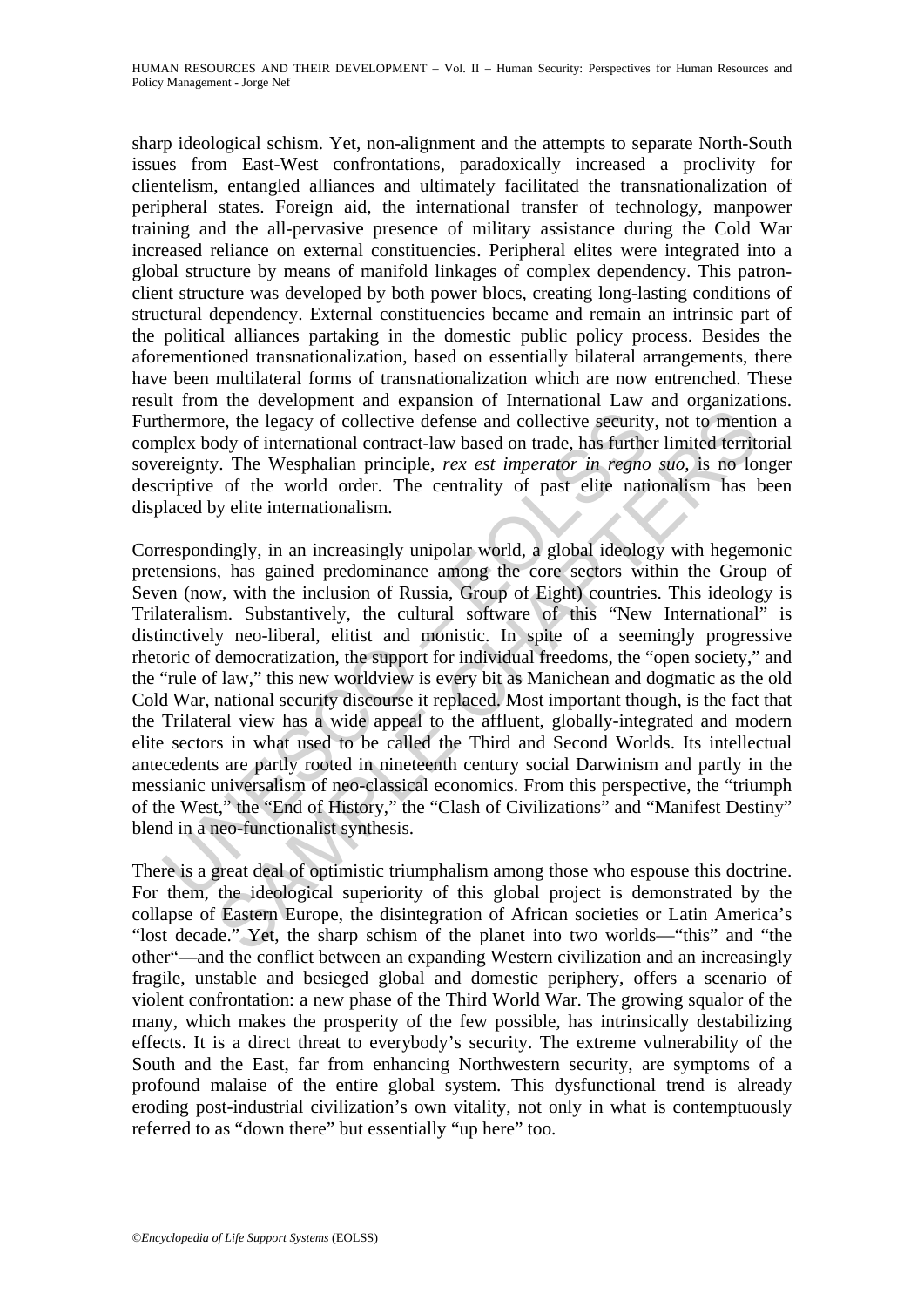-

- -

# TO ACCESS ALL THE **32 PAGES** OF THIS CHAPTER, Visit[: http://www.eolss.net/Eolss-sampleAllChapter.aspx](https://www.eolss.net/ebooklib/sc_cart.aspx?File=E1-10-07)

#### **Bibliography**

Braudel F. (1980). History and the social sciences: the longue durée. *On History* (ed. F. Braudel), pp. 25– 54. Chicago: University of Chicago Press. [A succinct view of the long-term historical cycles.]

Chicago: University of Chicago Press. [A succinct view of the long-term historian L. (1990). The Illusion of progress. *State of the World 1990.* A *Worldwaters Toward a Sustainable Society*, (eds Brown et al.), pp. 3–16, University of Chicago Press. [A succinct view of the long-term historical cycles.]<br>
990). The Illusion of progress. *State of the World 1990. A Worldwatch Institute Repo*<br> *ward a Sustainable Society*, (eds Brown et al.), Brown L. (1990). The Illusion of progress. *State of the World 1990. A Worldwatch Institute Report on Progress Toward a Sustainable Society*, (eds Brown et al.), pp. 3–16, especially pp. 3,4 and 10. New York: W.W. Norton and Co.

Cox R. (1978). *Production, Power and World Order. Social Forces in the Making of History*, pp. 1–35, 407–415. New York: Columbia University Press. [A broad Gramscian interpretation of the world order.]

Galtung J. (1980). *The True Worlds. A Transnational Perspective*, pp. 1–39, 107–178, 255–303, 305–340. New York: Free Press. [A comprehensive and multivariate analysis of world systems.]

Grainger A. (1982). *Desertification: How People Make Deserts, How People Can Stop and Why they Don't*, pp. 2,6. Washington: International Institute for Environmental Development.

Head I. (1991). *On a Hinge of History: The Mutual Vulnerability of South and North*, pp. 1, 95–97, 185– 186. Toronto: University of Toronto Press. [Development of the thesis of the mutual vulnerability between developed and underdeveloped countries.]

Hopkins R. and Puchala D. (1978). *The Global Political Economy of Food*, p. 20 Madison: the University of Wisconsin Press.

International Institute for Strategic Studies (IISS) (1992). *The Military Balance 1992–1993*, p. 218. London: Halstam and Co., Ltd.

Jean F., ed. (1992). Médicins Sans Frontiers. *Populations in Danger*, p. 131. London: John Libbey.

Keohane R. and Nye J. (1977). *Power and Interdependence. World Politics in Transition*, p. ix., 19–22. Boston: Little, Brown and Co. [An articulation of the dominant paradigm of international relations: complex interdependence, or regime theory.]

Lasswell H. (1950). *Politics. Who Gets What, When and How?* pp. 3–25. New York: Peter Smith. [Classical analysis of power in society.]

Nef J. and Vanderkop J. (1989). *Food Systems and Food Security in Latin America and the Caribbean: Politics, Ideology and Technology*, pp. 1–4. University of Guelph: Centre for Food Security, Research Report Series No. 1. [A systemic analysis of food insecurity.]

Nef J. and Vanderkop J. (1995). Environmental policy and politics in Latin America: The Chilean Case. *Environmental Policy and Developing Nations*, (eds. O. P. Dwivedi and D. K. Vajpeyi), pp. 145–174. Boulder, CO: Lynne Rienner.

Rienner M. (1989). *National Security: The Economic and Environmental Dimensions*, Worldwatch Paper No. 89, p. 32. Washington: The Worldwatch Institute.

Ryan J. (1991). Sustainable forestry. *The Worldwide Reader on Environmental Issues*, (ed. L. Brown), p. 188. New York: W.W. Norton and Co.

Shiva V. (1987). The violence of reductionist science. *Alternatives*, Vol. X, No.11, pp. 242–261.